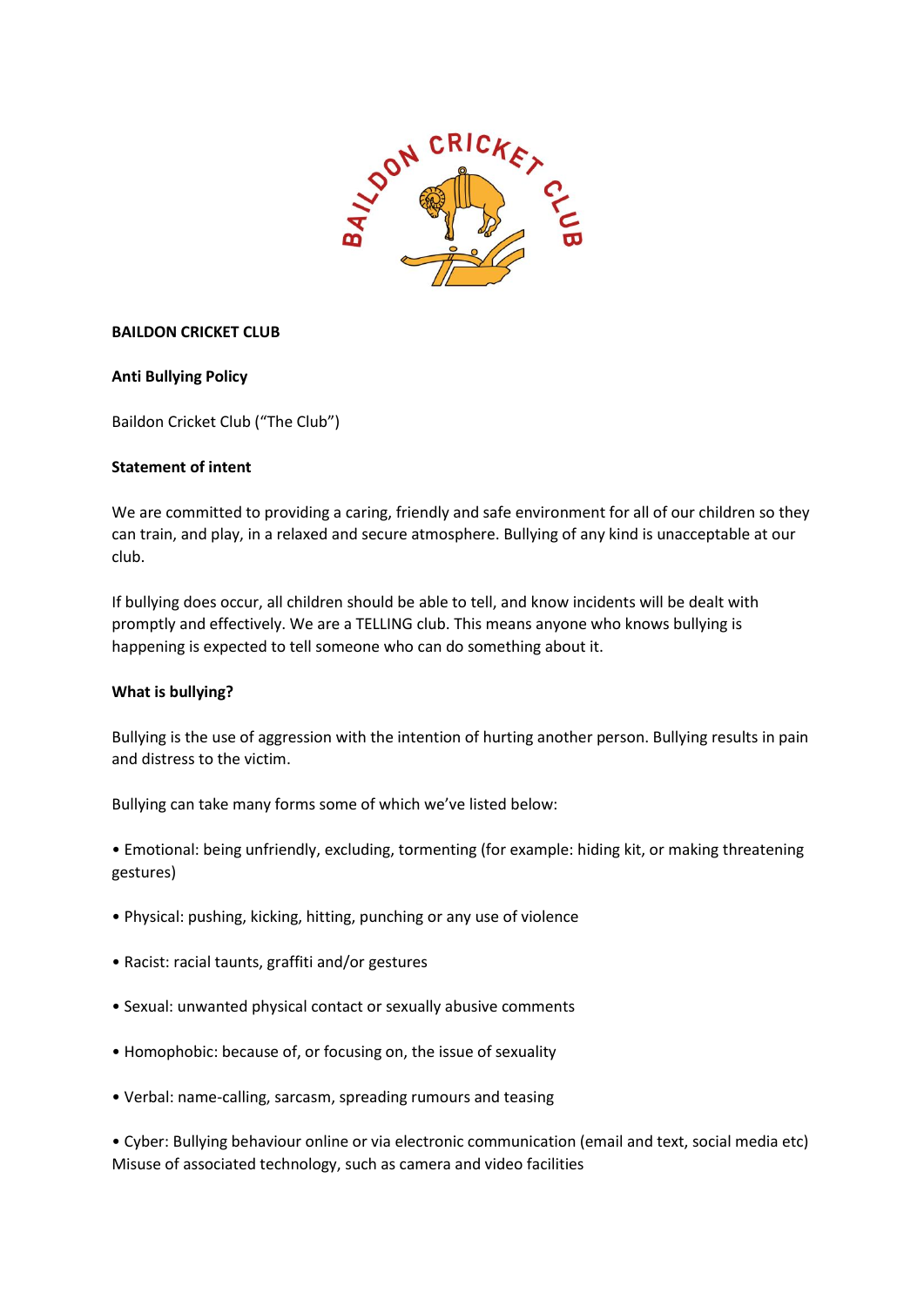## **Why is it important to respond to bullying?**

Bullying hurts. No one should be a victim of bullying. Everyone has the right to be treated with respect. Children and/or adults who are bullying need to learn different ways of behaving.

Cricket clubs have a responsibility to respond promptly, and effectively, to issues of bullying.

# **Objectives of this policy**

• All officials, coaching and non-coaching staff, children and parents should have an understanding of what bullying is

• All officials, coaching and non-coaching staff should know what the club policy is on bullying, and follow it when bullying is reported

• All children and parents should know what the club policy is on bullying, and what they should do if bullying arises

• As a club, we take bullying seriously. Children and parents should be assured they will be supported when bullying is reported

• Bullying will not be tolerated

## **Signs and symptoms**

A child may indicate, by signs or behaviour, that he or she is being bullied. Adults should be aware of signs and investigate if a child:

- Says they are being bullied
- Changes their usual routine
- Is unwilling to go to the club
- Becomes withdrawn anxious, or lacking in confidence
- Comes home with clothes torn or belongings damaged
- Has possessions which are damaged or go missing
- Asks for money or starts stealing money (to pay the bully)
- Unexplained cuts or bruises
- Is frightened to say what's wrong
- Gives improbable excuses for any of the above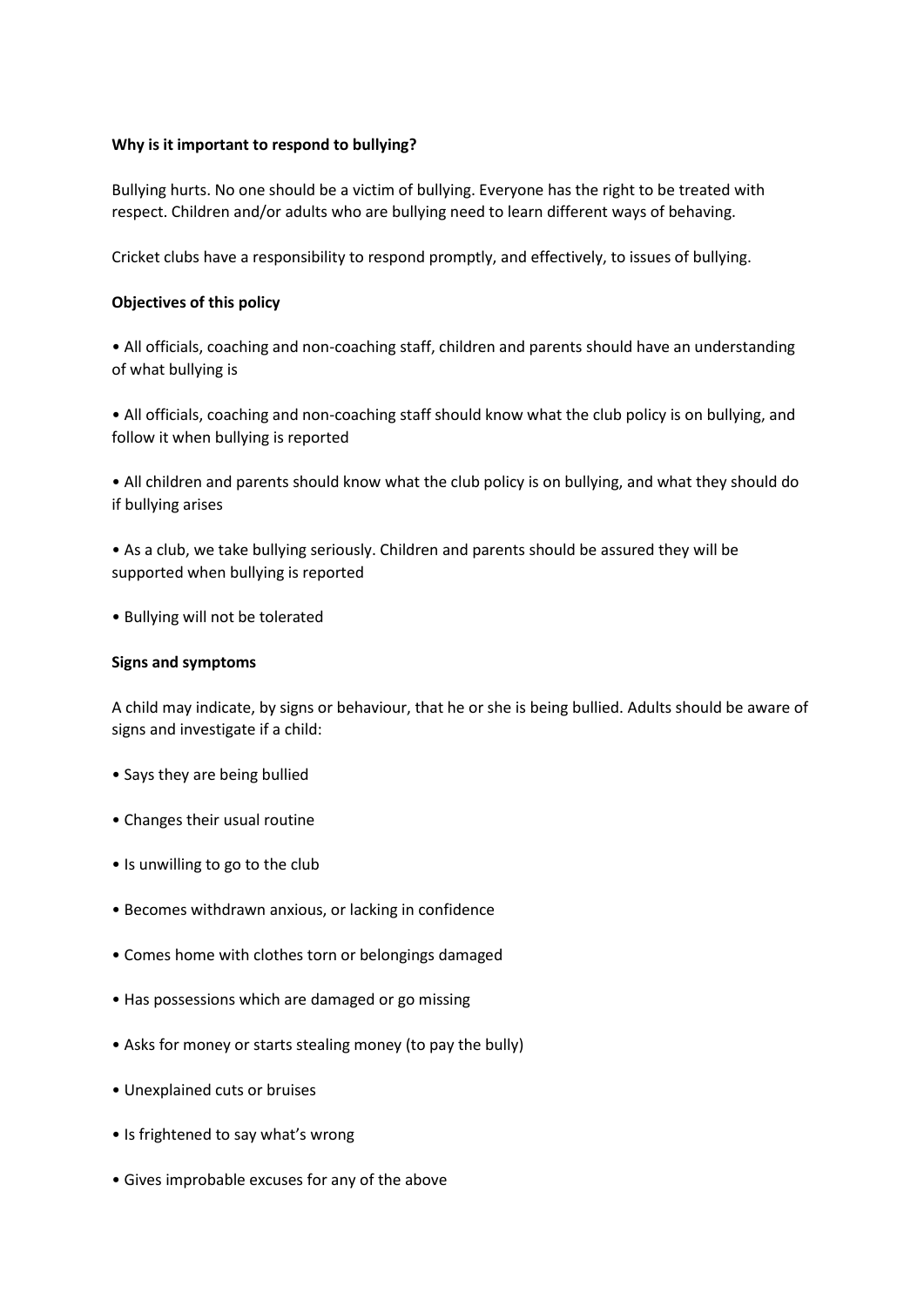In more extreme cases, the child:

- Starts stammering
- Cries themselves to sleep at night or has nightmares
- Becomes aggressive, disruptive or unreasonable
- Is bullying other children or siblings
- Stops eating
- Attempts or threatens suicide or runs away

These signs and behaviours could indicate other problems, but bullying could be a possibility and should be investigated.

#### **Procedures**

• Report bullying incidents in the first instance to the team manager, coach, colts manager or another adult you can trust. The incident should also be reported to the Club Welfare Officer, Sarah Shaw

• In cases of serious bullying, the incidents will be reported to the ECB Safeguarding Team for advice via the County Welfare Officer

- Parents should be informed and will be asked to come to a meeting to discuss the problem
- It is important that confidentiality is maintained at all times and all communications between children, parents, coaches and other adults at the club must adhere to this principle.
- If necessary, and appropriate, police will be consulted
- The bullying behaviour or threats of bullying must be investigated and the bullying stopped quickly
- An attempt will be made to help the bully (bullies) change their behaviour

In cases of adults reported to be bullying cricketers under 18, the ECB must always be informed and will advise on action to be taken.

# **Recommended Club Action**

If the club decides it is appropriate for them to deal with the situation they should follow the procedure outlined below:

Reconciliation by getting the parties together. It may be that a genuine apology solves the problem.